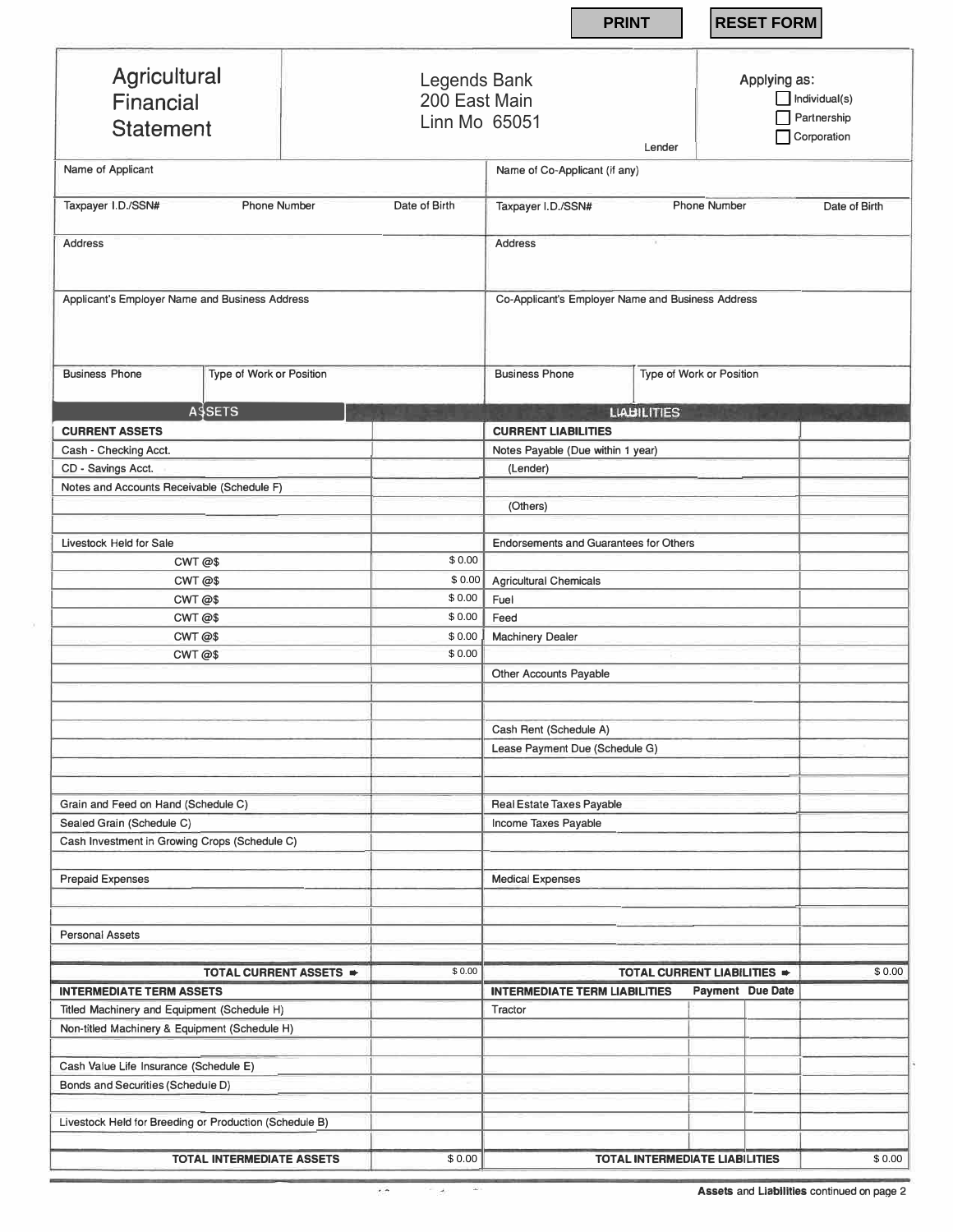|                                    | <b>ASSETS</b>                                                                                                                                                           |  |                  |                      |                                                               |                | <b>LIABILITIES</b>                                    |                               |                  |              |                    |
|------------------------------------|-------------------------------------------------------------------------------------------------------------------------------------------------------------------------|--|------------------|----------------------|---------------------------------------------------------------|----------------|-------------------------------------------------------|-------------------------------|------------------|--------------|--------------------|
|                                    | <b>LONG TERM OR FIXED ASSETS</b>                                                                                                                                        |  | Cost             | <b>Market</b>        | <b>LONG TERM LIABILITIES</b>                                  |                |                                                       |                               | Payment Due Date |              |                    |
|                                    | Farm Real Estate (Schedule A)                                                                                                                                           |  |                  |                      | <b>Real Estate Mortgages</b>                                  |                |                                                       |                               |                  |              |                    |
|                                    |                                                                                                                                                                         |  |                  |                      |                                                               |                |                                                       |                               |                  |              |                    |
|                                    |                                                                                                                                                                         |  |                  |                      |                                                               |                |                                                       |                               |                  |              |                    |
|                                    |                                                                                                                                                                         |  |                  |                      |                                                               |                |                                                       |                               |                  |              |                    |
|                                    |                                                                                                                                                                         |  |                  |                      |                                                               |                |                                                       |                               |                  |              |                    |
|                                    | Other Real Estate (Schedule A)                                                                                                                                          |  |                  |                      |                                                               |                |                                                       |                               |                  |              |                    |
|                                    |                                                                                                                                                                         |  |                  |                      |                                                               |                |                                                       |                               |                  |              |                    |
|                                    | Pensions &/or Annuities (Vested Interest)                                                                                                                               |  |                  |                      |                                                               |                |                                                       | TOTAL-LONG TERM LIABILITIES = |                  |              | \$0.00<br>\$0.00   |
|                                    |                                                                                                                                                                         |  |                  |                      | TOTAL LIABILITIES .                                           |                |                                                       |                               |                  |              |                    |
|                                    |                                                                                                                                                                         |  |                  | \$0.00               | Cost                                                          |                |                                                       | \$0.00                        | Market<br>\$0.00 |              |                    |
|                                    | TOTAL - FIXED ASSETS $\blacktriangleright$                                                                                                                              |  | \$0.00<br>\$0.00 | \$0.00               | <b>PRESENT NET WORTH +</b><br>TOTAL LIABILITIES & NET WORTH = |                |                                                       |                               | \$0.00           | \$0.00       |                    |
|                                    | <b>TOTAL ASSETS</b>                                                                                                                                                     |  |                  |                      |                                                               |                |                                                       |                               |                  |              |                    |
| Worker's Compensation              |                                                                                                                                                                         |  | Yes              | No                   |                                                               |                | Have you been declared bankrupt in the last 10 years? |                               | Yes              |              | No                 |
| Insurance on Crops                 |                                                                                                                                                                         |  | \$               |                      |                                                               |                | Is any Legal action pending against you?              |                               | Yes              |              | No                 |
| Insurance on Buildings             |                                                                                                                                                                         |  | \$               |                      |                                                               |                | Do you carry health, accident or hospital insurance?  |                               | Yes              |              | No                 |
|                                    | Insurance on Machinery, Equipment and Livestock                                                                                                                         |  | \$               |                      | Liability Insurance Coverage                                  |                |                                                       |                               | \$               |              |                    |
| <b>List Contingent Liabilities</b> |                                                                                                                                                                         |  |                  |                      | Estate Plan?                                                  |                |                                                       |                               | Yes              |              | No                 |
|                                    |                                                                                                                                                                         |  |                  |                      |                                                               |                |                                                       |                               |                  |              |                    |
|                                    | SCHEDULE A - Real Estate - Owned or Rented                                                                                                                              |  |                  |                      |                                                               |                |                                                       |                               |                  |              |                    |
|                                    | APPLICANT: If any of the property listed below is claimed as Exempt Homestead please indicate this by placing the word "Homestead" in the box marked "Owners" following |  |                  |                      |                                                               |                |                                                       |                               |                  |              |                    |
|                                    | the owner's name.                                                                                                                                                       |  |                  |                      |                                                               |                |                                                       |                               |                  |              |                    |
|                                    | <b>FARM REAL ESTATE - OWNED</b>                                                                                                                                         |  |                  |                      |                                                               |                |                                                       |                               |                  |              |                    |
| Acres                              | Description and Location                                                                                                                                                |  | Owners           | Cost                 |                                                               | Value<br>Liens |                                                       |                               | Due Date         |              | Holder of Mortgage |
|                                    |                                                                                                                                                                         |  |                  |                      |                                                               |                |                                                       |                               |                  |              |                    |
|                                    |                                                                                                                                                                         |  |                  |                      |                                                               |                |                                                       |                               |                  |              |                    |
|                                    |                                                                                                                                                                         |  |                  |                      |                                                               |                |                                                       |                               |                  |              |                    |
|                                    |                                                                                                                                                                         |  |                  |                      |                                                               |                |                                                       |                               |                  |              |                    |
|                                    |                                                                                                                                                                         |  |                  |                      |                                                               |                |                                                       |                               |                  |              |                    |
|                                    |                                                                                                                                                                         |  |                  |                      |                                                               |                |                                                       |                               |                  |              |                    |
|                                    | NON-FARM REAL ESTATE - OWNED                                                                                                                                            |  |                  |                      |                                                               |                |                                                       |                               |                  |              |                    |
|                                    |                                                                                                                                                                         |  |                  |                      |                                                               |                |                                                       |                               |                  |              |                    |
|                                    |                                                                                                                                                                         |  |                  |                      |                                                               |                |                                                       |                               |                  |              |                    |
|                                    |                                                                                                                                                                         |  |                  |                      |                                                               |                |                                                       |                               |                  |              |                    |
|                                    |                                                                                                                                                                         |  |                  |                      |                                                               |                |                                                       |                               |                  |              |                    |
|                                    | <b>FARM REAL ESTATE - RENTED</b>                                                                                                                                        |  |                  |                      |                                                               |                |                                                       |                               |                  |              |                    |
| <b>Acres Rented</b>                | From Whom                                                                                                                                                               |  |                  | Location/Description |                                                               |                |                                                       |                               | Terms            |              |                    |
|                                    |                                                                                                                                                                         |  |                  |                      |                                                               |                |                                                       |                               |                  |              |                    |
|                                    |                                                                                                                                                                         |  |                  |                      |                                                               |                |                                                       |                               |                  |              |                    |
|                                    |                                                                                                                                                                         |  |                  |                      |                                                               |                |                                                       |                               |                  |              |                    |
|                                    |                                                                                                                                                                         |  |                  |                      |                                                               |                |                                                       |                               |                  |              |                    |
|                                    |                                                                                                                                                                         |  |                  |                      |                                                               |                |                                                       |                               |                  |              |                    |
|                                    | <b>SCHEDULE B - Livestock and Poultry</b>                                                                                                                               |  |                  |                      |                                                               |                |                                                       |                               |                  |              |                    |
|                                    | Livestock and Poultry Held for Breeding or Production Purposes                                                                                                          |  |                  |                      |                                                               |                |                                                       |                               |                  | $\mathbf{v}$ |                    |
| Number                             |                                                                                                                                                                         |  | Description      |                      |                                                               |                | Weight                                                |                               | Value/Unit       |              | Value              |
|                                    |                                                                                                                                                                         |  |                  |                      |                                                               |                |                                                       |                               |                  |              | \$0.00             |
|                                    |                                                                                                                                                                         |  |                  |                      |                                                               |                |                                                       |                               |                  |              | \$0.00             |
|                                    |                                                                                                                                                                         |  |                  |                      |                                                               |                |                                                       |                               |                  |              | \$0.00             |
|                                    |                                                                                                                                                                         |  |                  |                      |                                                               |                |                                                       |                               |                  |              | \$0.00             |
|                                    |                                                                                                                                                                         |  |                  |                      |                                                               |                |                                                       |                               |                  |              | \$0.00             |
|                                    |                                                                                                                                                                         |  |                  |                      |                                                               |                |                                                       |                               |                  |              | \$0.00             |
|                                    |                                                                                                                                                                         |  |                  |                      |                                                               |                |                                                       |                               |                  |              | \$0.00             |
|                                    |                                                                                                                                                                         |  |                  |                      |                                                               |                |                                                       |                               |                  |              | \$0.00             |
|                                    |                                                                                                                                                                         |  |                  |                      |                                                               |                |                                                       |                               |                  |              | \$0.00             |
|                                    |                                                                                                                                                                         |  |                  |                      |                                                               |                |                                                       |                               |                  |              | \$0.00             |
|                                    |                                                                                                                                                                         |  |                  |                      |                                                               |                |                                                       |                               |                  |              | \$0.00             |
|                                    |                                                                                                                                                                         |  |                  |                      |                                                               |                | Total Held for Breeding or Production =               |                               |                  |              | \$0.00             |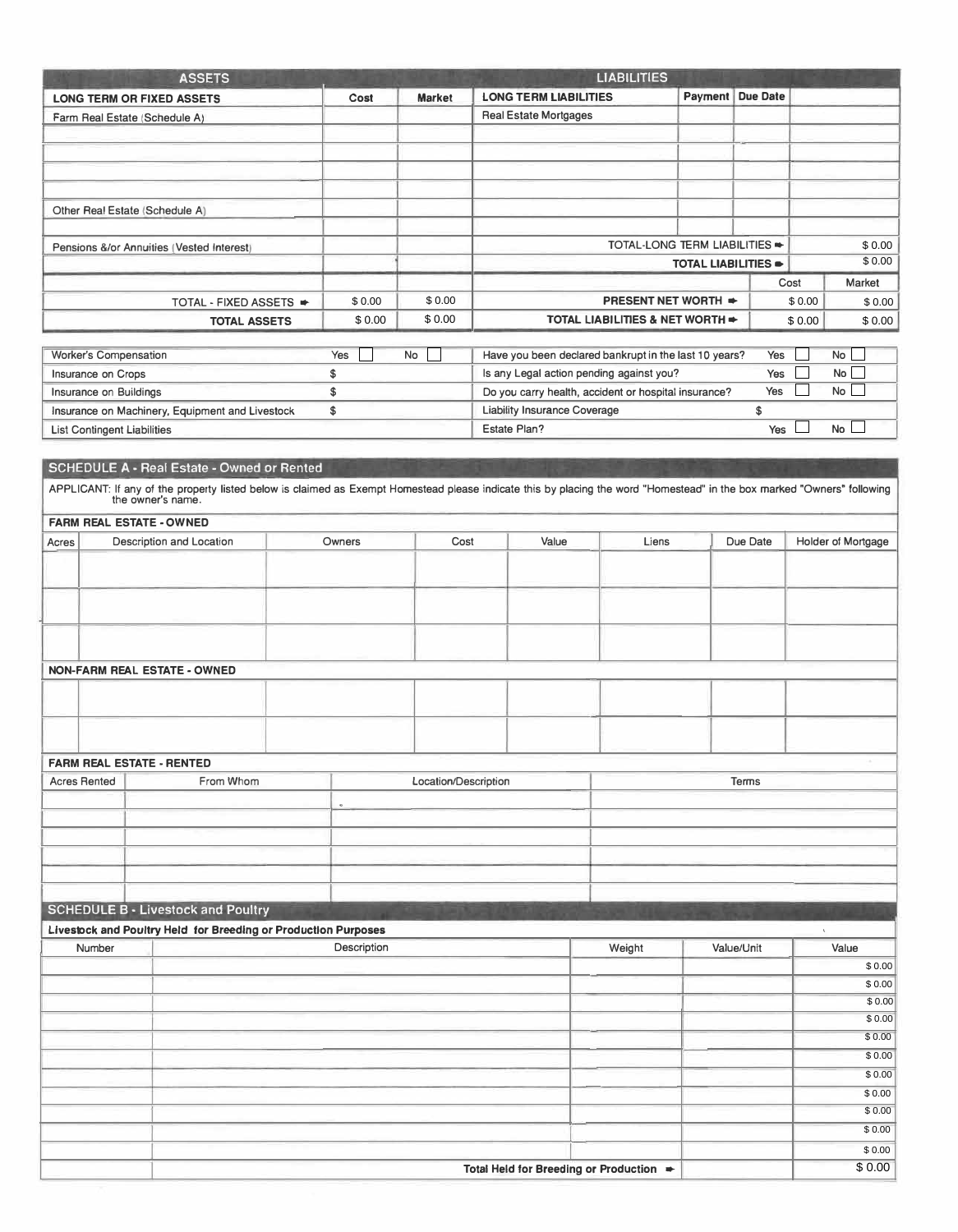|                                                    | SCHEDULE C - Crops or Feed on Hand or Growing |                      |                 |                                    |                      |                   |                                  |
|----------------------------------------------------|-----------------------------------------------|----------------------|-----------------|------------------------------------|----------------------|-------------------|----------------------------------|
|                                                    |                                               |                      |                 |                                    | Acres                |                   |                                  |
| Crop or Feed                                       | Amount on Hand<br>Bu, or Tons                 | Sealed<br>(Y/N)      | Market<br>Value | Owned                              | Rented               |                   | Cash Invested<br>In Growing Crop |
|                                                    |                                               |                      |                 |                                    |                      |                   |                                  |
|                                                    |                                               |                      |                 |                                    |                      |                   |                                  |
|                                                    |                                               |                      |                 |                                    |                      |                   |                                  |
|                                                    |                                               |                      |                 |                                    |                      |                   |                                  |
|                                                    |                                               |                      |                 |                                    |                      |                   |                                  |
|                                                    |                                               |                      |                 |                                    |                      |                   |                                  |
|                                                    |                                               |                      |                 |                                    |                      |                   |                                  |
|                                                    |                                               |                      |                 |                                    | $\tilde{\mathbf{r}}$ |                   |                                  |
|                                                    |                                               |                      |                 |                                    |                      |                   |                                  |
|                                                    |                                               |                      |                 |                                    |                      |                   |                                  |
|                                                    |                                               |                      |                 |                                    |                      |                   |                                  |
|                                                    |                                               |                      |                 |                                    |                      |                   |                                  |
|                                                    |                                               |                      |                 |                                    |                      |                   |                                  |
|                                                    |                                               |                      |                 |                                    |                      |                   |                                  |
|                                                    |                                               |                      |                 |                                    |                      |                   |                                  |
|                                                    |                                               |                      |                 |                                    |                      |                   |                                  |
|                                                    |                                               |                      |                 |                                    |                      |                   |                                  |
|                                                    |                                               |                      |                 |                                    |                      |                   |                                  |
|                                                    |                                               |                      |                 |                                    |                      |                   |                                  |
|                                                    |                                               |                      |                 |                                    |                      |                   |                                  |
|                                                    |                                               | Totals $\Rightarrow$ | \$0.00          |                                    |                      |                   | \$0.00                           |
| <b>SCHEDULE D - Bonds and Securities</b>           |                                               |                      |                 | <b>SCHEDULE E - Life Insurance</b> |                      |                   |                                  |
|                                                    |                                               |                      | Market          | Insurance Co.                      | Beneficiary          | <b>Face Value</b> | Cash Value                       |
| No. of Shares or<br>Par Value Bonds                | Description                                   |                      | Value           |                                    |                      |                   |                                  |
|                                                    |                                               |                      |                 |                                    | $\sigma$             |                   |                                  |
|                                                    |                                               |                      |                 |                                    |                      |                   |                                  |
|                                                    |                                               |                      |                 |                                    |                      |                   |                                  |
|                                                    |                                               |                      |                 |                                    |                      |                   |                                  |
|                                                    |                                               |                      |                 |                                    |                      |                   |                                  |
|                                                    |                                               |                      |                 |                                    |                      |                   |                                  |
|                                                    |                                               |                      |                 |                                    |                      |                   |                                  |
|                                                    |                                               |                      |                 |                                    |                      | \$0.00            |                                  |
|                                                    | Total Market Value =                          |                      |                 |                                    | Totals $\Rightarrow$ |                   | \$0.00                           |
|                                                    |                                               |                      | \$0.00          |                                    |                      |                   |                                  |
| <b>SCHEDULE F - Notes and Accounts Receivable</b>  |                                               |                      |                 |                                    |                      |                   |                                  |
| Due From                                           |                                               |                      | Source          |                                    | Amount               |                   | Payable                          |
|                                                    |                                               |                      |                 |                                    |                      |                   |                                  |
|                                                    |                                               |                      |                 |                                    |                      |                   |                                  |
|                                                    |                                               |                      |                 |                                    |                      |                   |                                  |
|                                                    |                                               |                      |                 |                                    |                      |                   |                                  |
|                                                    |                                               |                      |                 |                                    |                      |                   |                                  |
|                                                    |                                               |                      |                 |                                    |                      |                   |                                  |
|                                                    |                                               |                      |                 |                                    |                      |                   |                                  |
|                                                    |                                               |                      |                 |                                    |                      |                   |                                  |
|                                                    |                                               |                      |                 |                                    |                      |                   |                                  |
|                                                    |                                               |                      |                 |                                    |                      |                   |                                  |
|                                                    |                                               |                      |                 |                                    |                      |                   |                                  |
| <b>SCHEDULE G - Leased Machinery and Livestock</b> |                                               |                      |                 |                                    |                      |                   |                                  |
|                                                    | Description                                   |                      |                 | Leased From                        |                      | Terms of Lease    |                                  |
|                                                    |                                               |                      |                 |                                    |                      |                   |                                  |
|                                                    |                                               |                      |                 |                                    |                      |                   |                                  |
|                                                    |                                               |                      |                 |                                    |                      |                   |                                  |
|                                                    |                                               |                      |                 |                                    |                      |                   |                                  |
|                                                    |                                               |                      |                 |                                    |                      |                   |                                  |
|                                                    |                                               |                      |                 |                                    |                      |                   |                                  |
|                                                    |                                               |                      |                 |                                    |                      |                   |                                  |
|                                                    |                                               |                      |                 |                                    |                      |                   |                                  |
|                                                    |                                               |                      |                 |                                    |                      |                   |                                  |
|                                                    |                                               |                      |                 |                                    |                      |                   |                                  |
|                                                    |                                               |                      |                 |                                    |                      |                   |                                  |
|                                                    |                                               |                      |                 |                                    |                      |                   |                                  |
|                                                    |                                               |                      |                 |                                    |                      |                   |                                  |